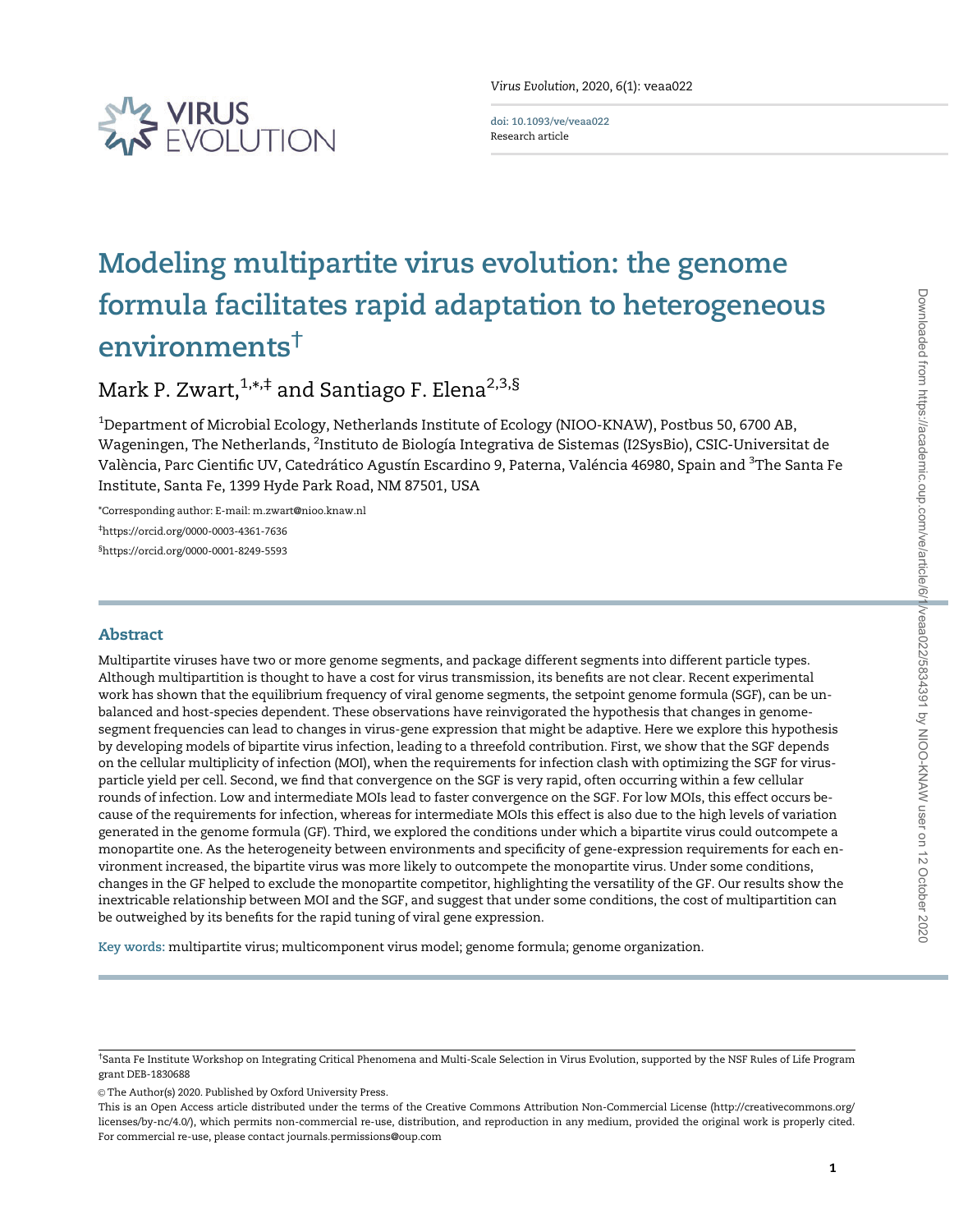# 1. Introduction

Many viruses have segmented genomes, dividing their hereditary material into what are effectively chromosomes ([Sicard et al.](#page-12-0) [2016](#page-12-0); Lucía-Sanz and Manrubia 2017). Whereas many segmented viruses package all of these genome segments into a single virus particle, multipartite (or multicomponent) viruses package genome segments into different virus particles ([Fulton 1962](#page-12-0)). It has been generally thought that all or most segments must be transmitted between hosts to cause new infections. As a consequence, there would be a high cost for multipartite virus transmission because the probability of infection per virus particle is low and one or more segments might be lost during transmission ([Fulton](#page-12-0) [1962](#page-12-0); [Iranzo and Manrubia 2012](#page-12-0); Sánchez-Navarro, Zwart, and [Elena 2013](#page-12-0); [Sicard et al. 2013, 2016](#page-12-0)). Nevertheless, many plant viruses have a multipartite genome organization ([Sicard et al. 2016](#page-12-0); Lucía-Sanz and Manrubia 2017). The first multipartite animal viruses were identified recently [\(Hu et al. 2016;](#page-12-0) [Ladner et al. 2016\)](#page-12-0), and their number is likely to grow [\(Male et al. 2016;](#page-12-0) [Kraberger](#page-12-0) [et al. 2019\)](#page-12-0). An open key question is why multipartite genome organization evolved and is common among plant viruses, despite its obvious drawbacks. Are there benefits to multipartition that outweigh its cost to infection?

Since their discovery, many ideas have been proposed to explain the existence of multipartite viruses. One shortcoming of many of these proposals—including the evolutionary benefits of reassortment and faster nucleic-acid replication—is that they concern advantages of genome segmentation, and are therefore not neccessarily linked to multipartition as discussed elsewhere [\(Sicard et al. 2016\)](#page-12-0). One proposal with empirical support is that smaller genome segments can lead to smaller and more stable foot-and-mouth disease virus particles ([Ojosnegros et al. 2011\)](#page-12-0), although the experimental conditions under which this virus was evolved are not very representative for infection in a multicellular host. Moreover, there does not seem to be an association between multipartition and genome size for plant viruses, precluding a general relationship [\(Sicard et al. 2016\)](#page-12-0). Recent observations suggest that viruses can have distributed replication: gene products are shared between cells, ameliorating the cost of multipartition at the within-host level [\(Sicard et al. 2019](#page-12-0)). However, to what extent these hitherto unknown mechanisms apply to other viruses is unclear, and there will still be costs at the betweenhost level due to population bottlenecks ([Gallet et al. 2018\)](#page-12-0). Although some of these hypotheses are helpful and may explain a part of the story, it remains unclear why multipartition exists.

For all multipartite viruses examined to date, different genome segments are not present at equal frequencies ([French and](#page-11-0) [Ahlquist 1988](#page-11-0); [Hajimorad et al. 1991](#page-12-0); [Feng et al. 2006](#page-11-0); [Sicard et al.](#page-12-0) [2013](#page-12-0); [Hu et al. 2016](#page-12-0); [Wu et al. 2017](#page-12-0)), and these frequencies can change over time ([Hajimorad et al. 1991](#page-12-0); [Sicard et al. 2013](#page-12-0); [Wu](#page-12-0) [et al. 2017\)](#page-12-0). These dynamics were tracked quantitatively for a nanovirus: for this dsDNA plant virus, when perturbed the genome-segment frequencies converged on a host-speciesdependent equilibrium ([Sicard et al. 2013](#page-12-0)). The set of genomesegment frequencies for all genome segments is known as the genome formula (GF), and its equilibrium value for a given environment is the setpoint genome formula (SGF) [\(Sicard et al. 2013\)](#page-12-0). Later, we showed that frequency-dependent selection establishes a host-species-dependent SGF for alfalfa mosaic virus, a plant RNA virus, and that virus populations converged on this equilibrium within one week after perturbation [\(Wu et al. 2017\)](#page-12-0). These observations and ongoing work on multipartite viruses have reinvigorated the hypothesis that multipartition serves to regulate viral gene-expression levels in different environments (Lucía-Sanz,

[Aguirre, and Manrubia 2018\)](#page-12-0). Gene-expression levels probably depend on the GF, and different environments might require different levels of virus gene expression. These differences might occur because viral proteins might not function equally well in all environments, or some functions might need to be up- or down-regulated in certain environments. Under these assumptions, a particular SGF might result from the selection pressures acting on a virus population, and differences in SGF might be adaptive and therefore rapidly arise in different environments [\(Sicard et al. 2013, 2016;](#page-12-0) [Wu et al. 2017;](#page-12-0) Gutiérrez and Zwart 2018). Note that we use the term 'selection' when describing directional changes in the GF. However, its meaning here is not equivalent to its standard use in evolutionary genetics, as here we define selection as adaptation by optimization of the GF. Genetic variability is not considered in the models.

The hypothesis that multipartition might have arisen to rapidly tune gene expression in different environments is tantalizing, but several aspects remain obscure. First, the role of the cellular multiplicity of infection (MOI), the number of virus particles invading a cell, is unclear. Empirical estimates of MOI typ-ically are low for plant viruses (Gutiérrez et al. 2010; [Miyashita](#page-12-0) [and Kishino 2010](#page-12-0); [Tromas et al. 2014;](#page-12-0) [Zwart and Elena 2015\)](#page-12-0), although they appear to be considerably higher during unfettered cell-to-cell movement (Gutiérrez et al. 2015). It has been suggested that MOI imposes limits on the SGF if each segment must invade a cell to have infection (Gutiérrez and Zwart 2018), but these effects have not been explored systematically. Second, population bottlenecks will occur not only at the cell level, but also during between-host transmission ([Zwart and](#page-12-0) [Elena 2015;](#page-12-0) [Gallet et al. 2018](#page-12-0)), making them an integral part of viral infection. Population bottlenecks can hamper the transmission of multipartite viruses and impose a cost, because all segments need to be transmitted ([Fulton 1962](#page-12-0); Sánchez-[Navarro, Zwart, and Elena 2013\)](#page-12-0). In a simple model of infection, multipartite viruses therefore require a high MOI to be able to compete with monopartite viruses [\(Iranzo and Manrubia 2012\)](#page-12-0). Conversely, bottlenecks during transmission between cells or hosts will generate not only stochastic changes in allele frequency, i.e. genetic drift ([Gallet et al. 2018\)](#page-12-0), they will also generate stochastic changes in gene frequency, i.e. GF drift (Gutiérrez [and Zwart 2018](#page-12-0)). For natural selection to change the SGF, it is indispensable to have variation in the GF (Gutiérrez and Zwart [2018\)](#page-12-0). The effect of bottlenecks in general, and MOI as a specific case, on the costs and benefits of multipartition are therefore unclear. Third, empirical observations have inspired the hypothesis that multipartition might facilitate adaptation to different environments [\(Sicard et al. 2013](#page-12-0)), although strong evidence of this hypothesis is still lacking. Can the benefits introduced by this mechanism outweigh its inherent costs, and if so, under which conditions? How much environmental heterogeneity is needed to offset the cost of multipartition, and is this hypothesis biologically plausible? Here we set out to explore these three questions using computational models.

# 2. Model description

We developed parsimonious models to allow us to study the evolution of the GF of a multipartite virus population. We were particularly interested in modeling direct competition between a monopartite and a multipartite virus, when these two viruses are otherwise isogenic. We developed two different models of competition between monopartite and bipartite viruses. Model 1 has no co-infection exclusion, whereas Model 2 includes interspecific co-infection exclusion. Although some of the model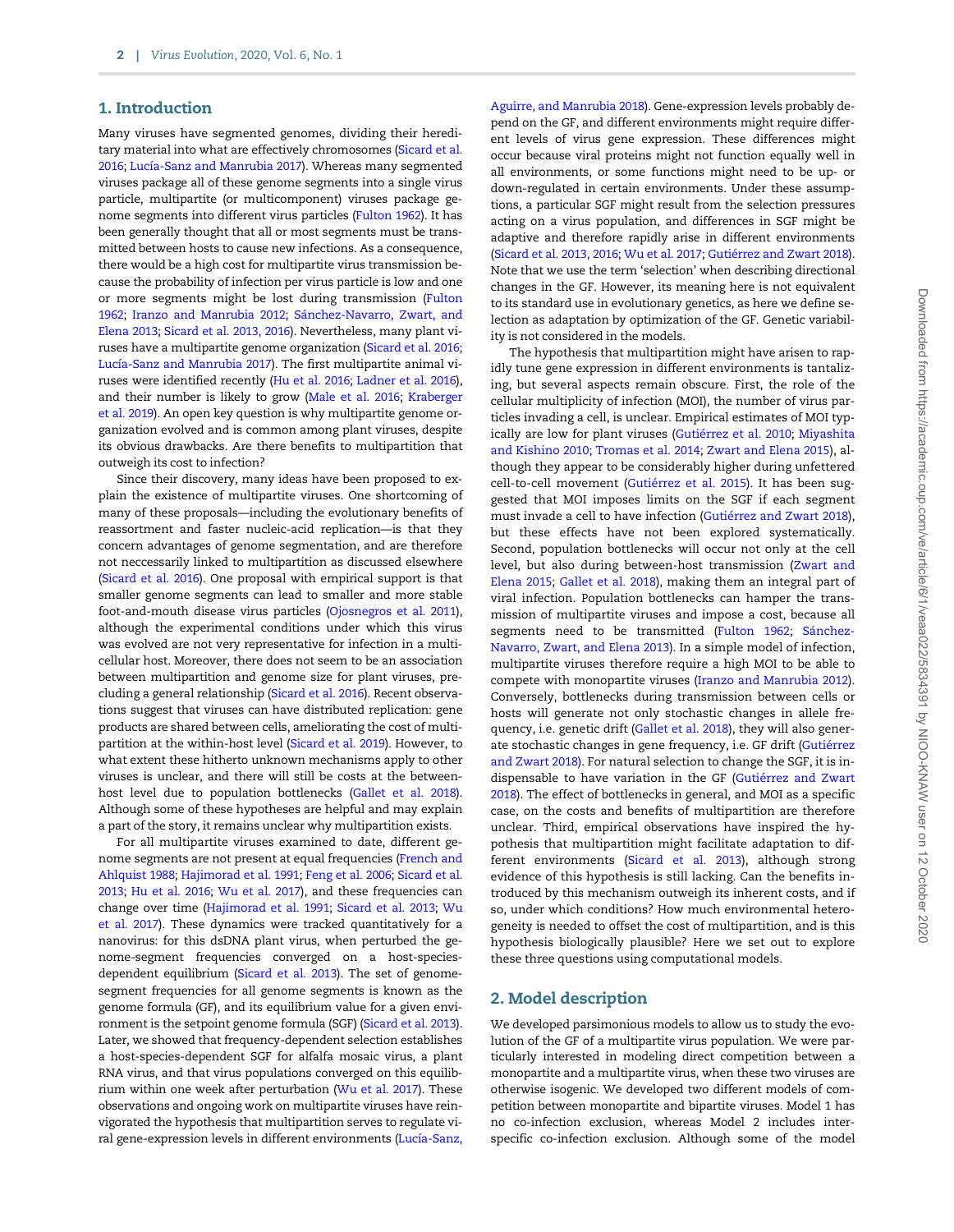results focus on the evolution of the bipartite virus in isolation (i.e. without a monopartite virus being present), in the model description we present only the complete model for conciseness.

# 2.1 Model 1: basic model of multipartite virus infection

For simplicity, we consider a multipartite virus genome that is always composed of two genome segments. For both the monopartite and multipartite viruses, the virus genome is comprised of two genomic regions with a frequency g in a virus population (i.e. comprising this region as represented in both the monopartite and multipartite viruses in the inoculum or within a cell) and a ratio of genomic regions  $r = q_1/q_2$ . Subscripts of q refer to the genomic regions 1 and 2. For the monopartite, these two regions are on a single genome segment that is packaged into each virus particle, whereas for the multipartite virus, these two regions are on separate genome segments that are always packaged individually into virus particles ([Fig. 1a](#page-3-0)). Virus particles containing one genome segment are present in the complete virus population at a frequency f. Hereafter, subscripts of f denote whether we are considering a virus type, m for monopartite and 1 and 2 for two types of bipartite virus particles. Note that therefore,  $g_i = (f_i + f_m)/(\overline{f_1} + f_2 + 2f_m)$  with  $i \in \{1, 2\}$ .

We consider the exposure of c cells to a virus inoculum in such a manner that we precisely control the cellular MOI, which we define as the  $\lambda$  virus particles of any type invading a cell. We allow only a single round of infection for each passage of the virus through these cells. We assume that each virus particle acts independently (e.g. [Zwart et al. 2009](#page-12-0)) in the process of invasion, i.e. physically entering a host cell. For the monopartite virus, invasion by a single virus particle will always lead to infection. For the multipartite virus, there will only be infection following invasion by both types. As the probability of infection per virus particle is low and the number of virus particles will be large, the total number of virus particles invading a cell, K, will follow a Poisson distribution over cells such that:  $P(K=k|\lambda)=\lambda^k e^{-\lambda}/k! ,$ where k is a single realization of this random variable. As each virus particle acts independently in the invasion process—as opposed to the infection process in the case of the bipartite virus—for the monopartite virus  $\lambda_m = f_m \lambda$  and for each bipartite virus segment  $\lambda_i = f_i \lambda$  with  $i \in \{1, 2\}.$ 

Two processes will determine the virus yield produced in each cell. First, to be infected both virus genome regions must be present in a cell. Hence, the cell must have been invaded by at least (1) a virus particle containing the monopartite virus, (2) two or more bipartite virus particles representing both genome segments [\(Fig. 1b](#page-3-0)). As the coding regions of the viruses are assumed to be isogenic, gene products can be freely shared between viruses when they co-infect a cell and combinations between the monopartite virus and one genome segment of the multipartite virus are also allowed ([Fig. 1b](#page-3-0)). We assume neither virus has a competitive advantage at the within-cell level. Hence, the frequency of each invading virus particle in successfully infected cells, i.e.  $f_i = k_i / (k_1 + k_2 + k_m)$  where  $i \in \{m, 1, 2\}$ , will be its frequency in the final pool of virus particles produced by that cell.

Second, a recent study has suggested that the GF may affect virus fitness, by tuning the expression of virus genes on different segments [\(Sicard et al. 2013\)](#page-12-0). Therefore, the total virus yield produced in a cell will depend on the frequency of the genome segments, while we also assume there is sharing of virus proteins between the monopartite and bipartite virus in coinfected cells. We assume virus yield generated by an infected single cell  $(\varphi)$  follows the probability density function (PDF) of the Normal distribution as a function of the decimal logarithm

of the ratio of the genomic regions r, such that  $\varphi(r) =$  $\frac{1}{\sqrt{2\pi\sigma^2}} \exp \left[ -(\log_{10} r - \mu)^2 / 2\sigma^2 \right]$  where  $\mu$  is the mean of the distribution and  $\sigma^2$  is its variance. We chose to decimal log-transform r so that we do not have to truncate the Normal distribution. We had also explored an alternative approach that uses a Beta distribution linking  $f_1$  and virus-particle yield per cell, which renders similar results ([Supplementary Appendix](https://academic.oup.com/ve/article-lookup/doi/10.1093/ve/veaa022#supplementary-data) S1). At the end of one round of cellular infection, all virus particles produced in all cells are pooled and their relative frequencies are determined.

When considering competition between bipartite and monopartite viruses, we allow the environmental conditions (parameters influencing the total virus-particle yield per cell) to vary over time. When we run competitions in variable environments, there is a 0.2 probability that new values for this distribution will be drawn each passage. We then draw  $\mu$  from a uniform distribution with range  $\pm\psi$ , whilst  $\sigma^2$  is fixed. When averaging over environments, the highest yield will be obtained for  $r = 1$ . The virus-particle yield function is therefore parametrized such that the monopartite virus has gene-expression levels optimized for the mean of all environments. This is a key point, as it is not possible for the monopartite virus to change its expression patterns in the simulations due to linkage between the two genomic regions.

#### 2.2 Model 2: co-infection exclusion model

Many viruses show co- or superinfection exclusion, blocking the ability of closely related viruses to infect the same cells or host. To add interactions between the viruses to the model, we assume that the locus encoding a co-infection exclusion function is on the second genomic region. We make the simplifying assumption that co-infection exclusion only occurs between the monopartite and bipartite virus types, and that the frequency of the second genomic region in the invading virus particles will determine which virus excludes the other. The probability that the monopartite virus will successfully infect a cell co-invaded by both the monopartite virus and at least segment 2 of the bipartite virus is  $p = k_m / (k_m + k_2)$ , which is assumed to follow a Bernoulli distribution, and likewise for the multipartite virus. Note that under these assumptions, the second segment of the multipartite virus can block infection of the monopartite virus in a particular cell, without itself causing infection when the first bipartite segment has not invaded that cell.

#### 2.3 Model predictions

We considered model predictions with numerical and simulation-based approaches. A numerical approach can in principle be used in all cases. Given MOI,  $f_1, f_2$ , and  $f_m$  the probability of a cell being invaded by any combination of the three genome segments ( $k_1$ ,  $k_2$ , and  $k_m$ ) is the product of the probabilities for each individual outcome as predicted by the Poisson distribution for invasion of that segment. From r and the virus-particle yield function, we can determine virus yield,  $\varphi(r)$ , for all these combinations. The total yield (y) for the ith segment is then given by the expression:

$$
y_i=e^{-3\lambda}\sum_{u=0}^{k_1}\sum_{\nu=0}^{k_2}\sum_{\omega=0}^{k_m}\frac{\lambda^{u+\nu+w}}{u!\nu!\omega!}f_i\varphi(r),\ \, (1)
$$

where  $i \in \{1, 2, m\}$  and we set  $k_1 + k_2 + k_m$  to a large value (200) so that all plausible numbers of invaders are represented. When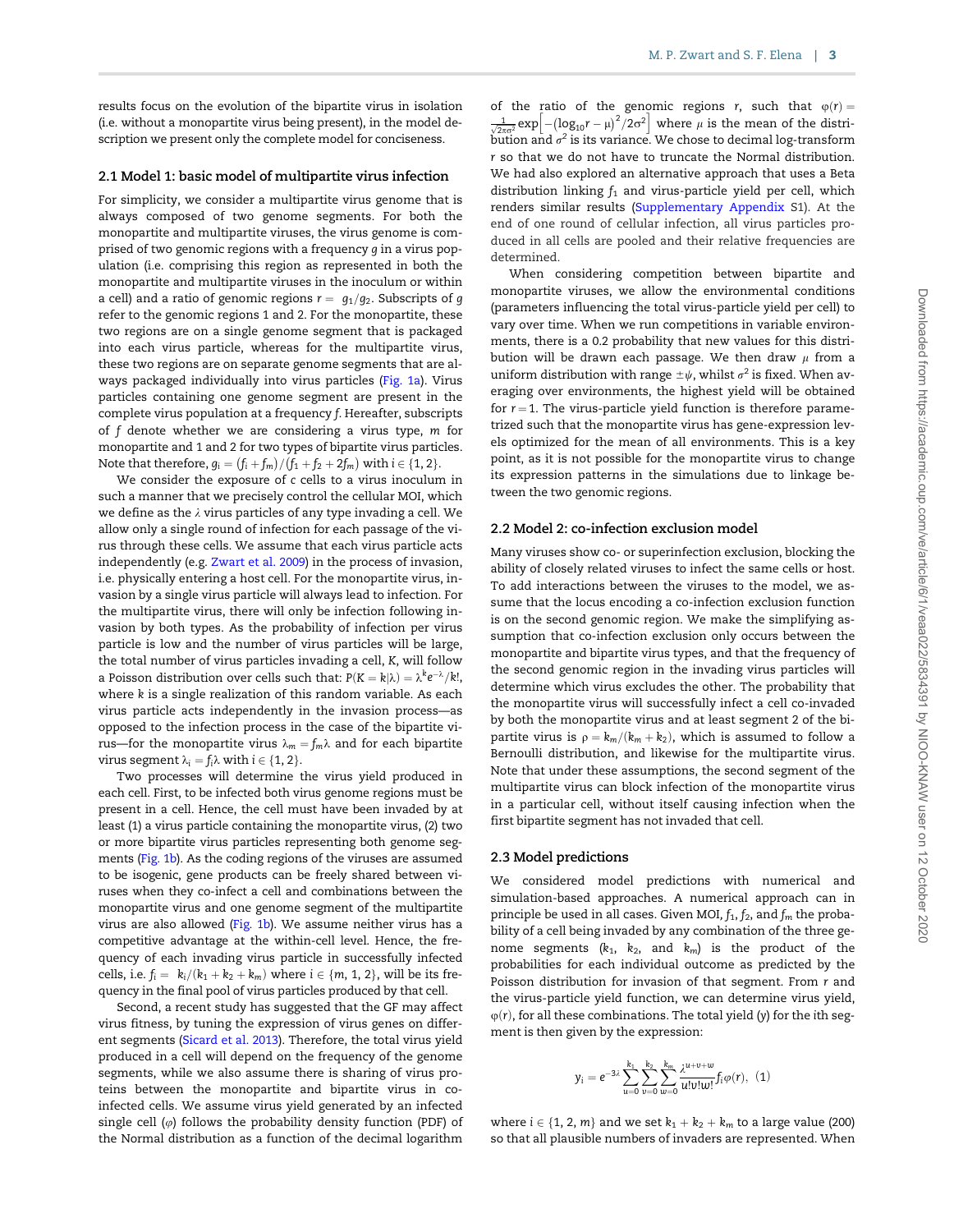<span id="page-3-0"></span>

Figure 1. (a) Schematic overview of the monopartite and bipartite viruses we are modeling. Both viruses contain two genomic regions, and are assumed to be isogenic except for their organization into one or two segments. Virus particles are assumed to always package only a single genome segment. (b) Overview of the infection status of cells according to which segments of the monopartite and bipartite viruses have invaded a cell. The formulae give the expected frequencies of these events. Lines in the compartments indicated the infection status of the cell, according to the legend at the bottom of the figure. Note that there can be co-infection between the monopartite and only a single segment of the bipartite virus. For Model 1, the frequencies of the invading virus particles will determine the relative frequency of the virus genome segments in the virus yield. For Model 2, co-infection of cells will follow the scheme above but the final infection status of the cell (i.e. which virus will generate progeny in that cell) is determined stochastically.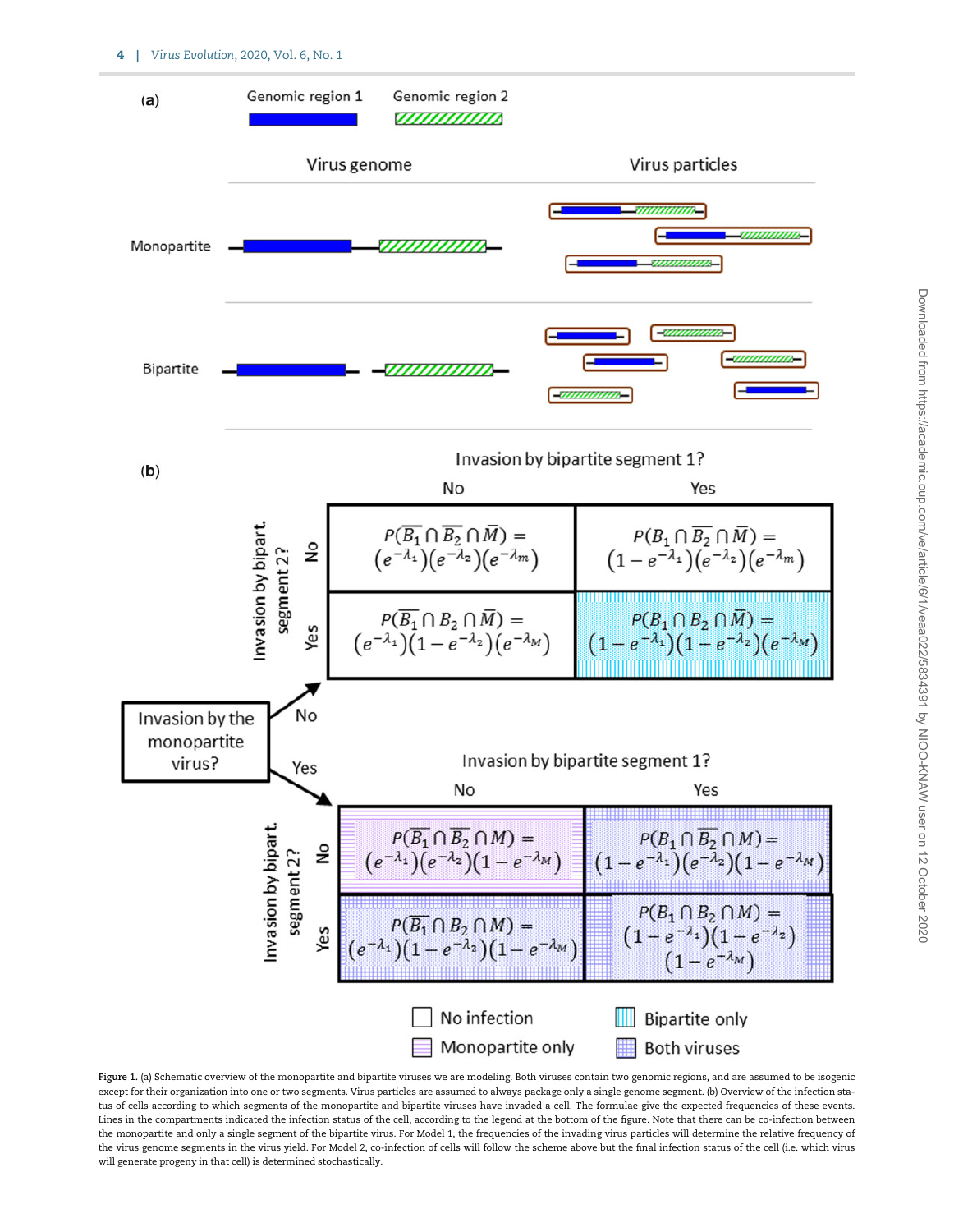<span id="page-4-0"></span>

Figure 2. Virus-particle yield as predicted for Model 1 is shown with heat plots. For each square plot, the bipartite virus GF (as indicated by f<sub>1</sub>, the frequency of genome segment 1 in the virus inoculum) is the abscissa, and the decimal logarithm of the cellular MOI is the ordinate. The bars to the right of each plot labeled with an M indicate virus-particle yield for the monopartite virus, in which the GF is fixed  $(q_1 = 1/2)$  and only MOI is varied. The heat colors indicate the virus-particle yield per cell, normalized by the maximum possible yield (legend is at the right-hand side). In this case, the yield is calculated over the whole population of exposed cells, and not for a fixed number of infected cells, to illustrate the combined effect of virus infectivity and virus-particle yield. The GF value for which highest yield is obtained per cell is shifted from  $f_1 = 1/2$  (i.e.  $\mu = 0$ ), to  $f_1 = 1/11$  (i.e.  $\mu = 1$ ), to  $f_1 = 1/101$  (i.e.  $\mu = 2$ ). The sensitivity of virus-particle yield to changes in the GF decreases as  $\sigma^2$  increases from 10 to 0.01. Note that when the environment demands a balanced GF ( $\mu = 0$ , a–d), the yield for the monopartite virus is greater than or equal to that of the bipartite virus. The situation is reversed when an unbalanced GF is required (e–l), although when the sensitivity of virus-particle yield to changes in the GF is low (i.e.  $\sigma^2 = 10$  in h and l), the monopartite virus again has a higher yield than the bipartite virus.

considering the bipartite virus in isolation we can consider only invaded cells:

$$
y_i = e^{-2\lambda} \sum_{u=1}^{k_1} \sum_{v=1}^{k_2} \frac{\lambda^{u+v}}{u!v!} f_i \varphi(r). (2)
$$

For the bipartite virus alone, if total virus yield is known we can use the  $f_1$  value that maximizes viral yield as an estimate of the SGF, because we have assumed no within-cell competition between segments. For competition between monopartite and bipartite viruses a numerical approach could also be used. However, in the model we have incorporated stochastic changes in the environment, and we therefore used a simulation approach to make a large number of independent replicates more computationally tractable, as an individual simulation requires less computational resources than calculating a single numerical solution.

All model predictions were also considered using a simulation-based approach. We ran simulations of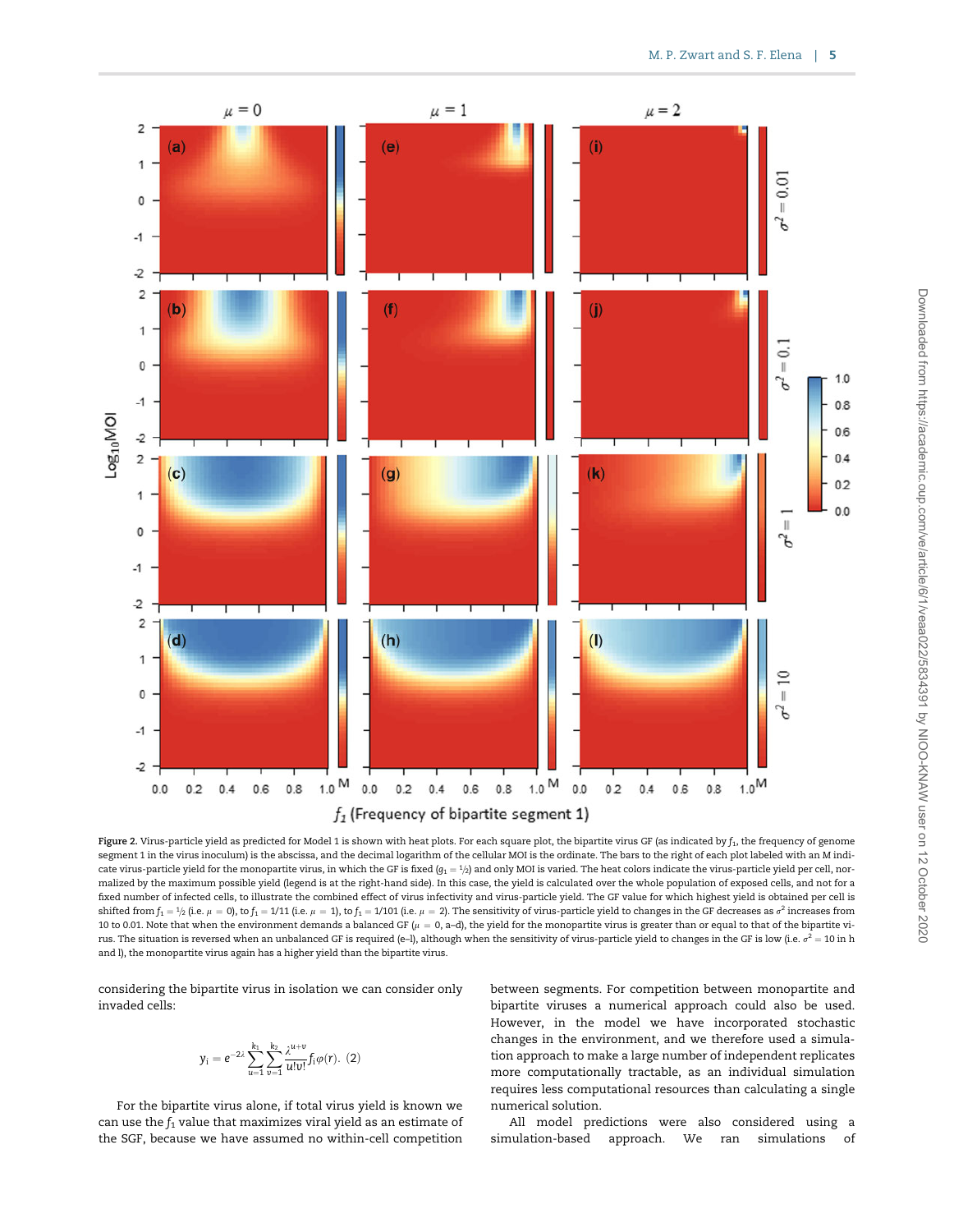<span id="page-5-0"></span>

Figure 3. The effects of MOI on the mean and variance of the GF in infected cells (GF, as indicated by the frequency of segment  $1, f_1$ ) are demonstrated. On the abscissae the log-transformed MOI is given, and on the ordinate the mean  $f_1$  (a) or variance (b) in infected cells. Different values of  $f_1$  are used in the viral inoculum to which the cells are exposed, as indicated in the inset in (a). (a) At very low MOIs,  $f_1$  always converges on 0.5 in infected cells, irrespective of its value in the inoculum. (b) The variance of  $f_1$  is maximized at intermediate MOIs, and approaches zero at very low MOI values. Low MOI cause these effects on the mean and variance of  $f_1$  because at low MOI, very few cells are infected, and almost all infected cells will only be invaded by one virus particle of each type.

competitions over a range of MOI,  $\psi$  and  $\sigma^2$  values to determine which conditions would favor the bipartite virus, with  $N = 1,000$ independent simulations for each condition. We ran these competitions until either 1, one of the two viruses had gone to fixation, or 2, up to 1,000 passages (equivalent to 1,000 viral generations). As a metric of bipartite virus success, we consider the relative frequency of the bipartite virus in the pool of virus particles generated after the final passage, over all simulations:

$$
\frac{1}{N} \sum_{i=1}^{N} \frac{f_{1,i} + f_{2,i}}{f_{1,i} + f_{2,i} + 2f_{m,i}}.
$$
 (3)

We are interested in choosing a total number of cells  $(c_{tot})$  for our simulations such that for each passage the total number of infected cells infected by the whole virus population  $(c_{inf})$  at any value of MOI is approximately  $c_{\text{inf}}$ . If we are randomly drawing the number of invaders from a Poisson distribution, for each passage  $c_{\text{tot}} = c_{\text{inf}} / I$ , where we can predict the fraction of infected cells as:  $I = 1 - P(\bar{B}_1 \cap \bar{B}_2 \cap -M) - P(\bar{B}_1 \cap \bar{B}_2 \cap \bar{M}) P(B_1 \cap \overline{B_2} \cap \overline{M}) = 1 - e^{-\lambda_m} (e^{-\lambda_1} + e^{-\lambda_2} - e^{-\lambda_1 - \lambda_2})$  (see [Fig. 1b](#page-3-0) for details). Here  $B_1$  and  $B_2$  refer to the two segments of the bipartite virus and M to the monopartite virus and the bars means 'absence of'. To speed up the simulations, however, we only modeled invaded cells and therefore randomly drew values from the zero-truncated Poisson distribution, using the rztpois() function from R library actuar v2.3-3 ([Dutang, Goulet, and Pigeon 2008\)](#page-11-0). The expected number of invaded cells, c<sub>inv</sub>, must then be predicted as  $c_{inv} = c_{inf}Q/I$ , where the fraction of invaded cells is  $Q = 1 - P(\overline{B_1} \cap \overline{B_2} \cap \overline{M})$ . This similarity in the number of infected or invaded cells ensures that comparisons between different MOI values are not biased by large differences in the number of infected cells. This estimate was also used for Model 2, although in this case it is an approximation as multipartite segment 2 can exclude infection by the monopartite virus without actually infecting a cell. For all simulations we used  $\mathfrak{c}_{\mathsf{inf}}$  = 10<sup>3</sup>, unless otherwise noted.

All models were implemented in R version 3.4.2 [\(R Core](#page-12-0) [Team 2017\)](#page-12-0). Model code, simulation results and numerical results are available in the Dryad Digital Repository [\(https://data](https://datadryad.org/stash/dataset/doi:10.5061/dryad.18931zcsw) [dryad.org/stash/dataset/doi:10.5061/dryad.18931zcsw](https://datadryad.org/stash/dataset/doi:10.5061/dryad.18931zcsw)).

# 3. Results

We developed a model of competition between monopartite and bipartite viruses that allows selection to shape the GF of a multipartite virus. We were particularly interested in linking the frequency of virus genomic regions in infected cells to virusparticle yield per cell, to explore the relationship between the GF and virus fitness. We developed two models of competition between monopartite and bipartite viruses: Model 1 has no coinfection exclusion, whereas Model 2 allows for inter-specific co-infection exclusion. We used the log-normal PDF as the function linking the presence of virus genomic regions and yield, allowing the optimum ( $\mu$ ) and breadth ( $\sigma^2$ ) of the yield function to be tuned independently.

#### 3.1 Effects of GF drift on virus-particle yield

We first considered model predictions of virus-particle yield for the monopartite and bipartite viruses in isolation, for a range of values for the MOI  $(\lambda)$  and different values for the functions that determine the relationship between the GF and virus-particle yield. As we have defined co-infection exclusion to be a process that acts interspecifically, it will not affect model predictions here and therefore we only consider Model 1. We varied  $\mu$  (the mean of the log-Normal distribution for the yield function, here in effect the value of r that renders optimal yield) and  $\sigma^2$  (the variance of the log-Normal distribution, here in effect the sensitivity of virus-particle yield to changes in r) ([Fig. 2\)](#page-4-0). For this comparison, we considered the yield per cell exposed to the virus (as opposed to the yield per infected cell). Virus-particle yield of the bipartite virus is always equal to or less than that of the monopartite virus for a given MOI if the environment demands the two genome segments be present at equal frequencies [\(Fig. 2a–d](#page-4-0)). These effects occur because 1, multipartite viruses will infect fewer cells at a low MOI and 2, in infected cells there will be variation in the GF when MOI is intermediate (i.e. GF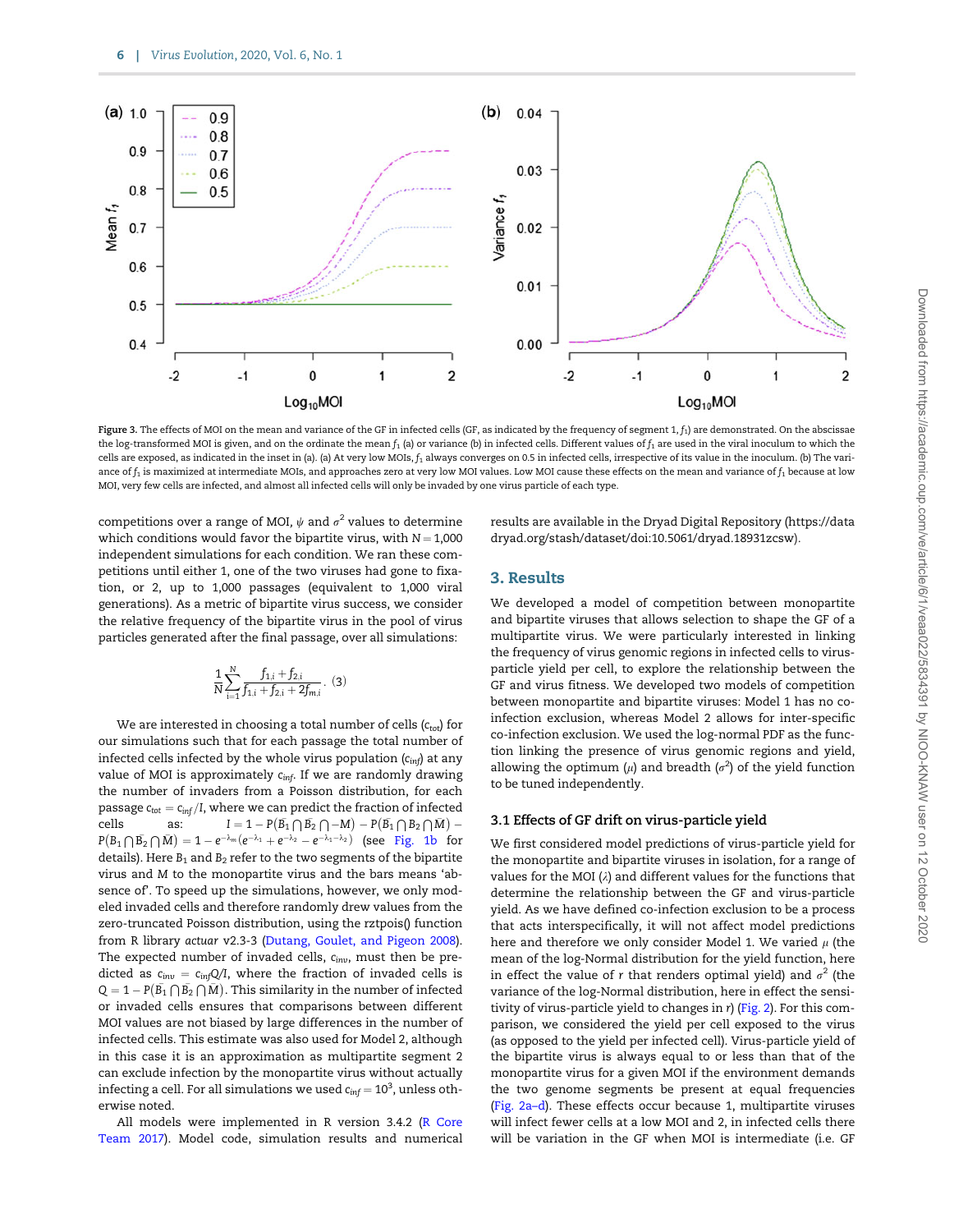<span id="page-6-0"></span>

Figure 4. The effects of the cellular MOI on the SGF are illustrated. Note that for all panels  $\mu = 1$ , and that the legend for  $\sigma^2$  shown in (d) also applies to (a) and (b). (a) Relationship between the GF and virus-particle yield per cell is shown. As  $\sigma^2$  increases, the yield function becomes less sensitive to the GF with that cell (i.e. a broader function). When  $\sigma^2 = 10$ , the function is almost uniform. (b) For some conditions, there was a discrepancy between the numerical and simulation predictions. The abscissa is the number of effectively infected cells (c<sub>inf</sub>), and the ordinate is the SGF as indicated by the frequency of segment 1 (f<sub>1</sub>). For MOI = 0.1 and  $\sigma^2$  = 0.01, we show the numerical prediction (red line) and mean  $\pm$  SD for simulation results black circles with error bars. As the number of infected cells is increased in the simulations, the predictions converge on the numerical prediction. (c) Relationship between MOI and the SGF predicted by Model 1 is given. Decimal log-transformed MOI is the abscissa and the SGF the ordinate. Lines represent the prediction for the numerical model. Simulation results  $(\pm SD)$  are shown by the symbols, with colors corresponding to  $\sigma^2$  values as indicated in the inset. For the simulations, we ran Model 1 until an equilibrium was reached (i.e. up to 500 generations depending on the MOI) for a large number of replicate experiments (1,000), with the highest yield per cell obtained when  $f_1 = 10/11$  (i.e.  $\mu = 1$ ). We ran the model including only the bipartite virus, with the starting virus inoculum set to  $f_1 = 0.91$ ,  $f_2 = 0.09$ , and  $f_m = 0$ . Our results clearly indicate that MOI can affect the SGF, which arise because of the interplay between vi-rus-particle yield per cell and the requirement for both types of virus particles to invade a cell (as illustrated in [Fig. 3](#page-5-0)). For some conditions, there is a discrepancy between the numerical and simulation results, which can be accounted for by the number of infected cells used in the simulation (see (c)).

drift) and therefore deviations from the optimal log  $r = 0$  for yield,  $\mu$ . Both of these mechanisms result in a MOI-dependent cost of multipartition, one acting at the between-cell level and the other at the within-cell level.

However, when the environment does not demand balanced gene expression ( $\mu \neq 0$ ) and as the yield function becomes narrower ( $\sigma^2$  is small), the bipartite virus has a higher yield than the monopartite virus [\(Fig. 2e–g](#page-4-0) and i–k). Hence, for our model multipartite viruses can have a yield advantage when the environment demands differences in the frequencies at which genomic regions are present. These figures reveal an interesting property of multipartite viruses. When the GF is displaced from the optimum for a given environment, at intermediate MOIs the virusparticle yield can be higher than at high MOIs (e.g. [Fig. 2a and b\)](#page-4-0). This effect occurs because at intermediate MOIs there is more GF drift, as the number of virus particles invading a cell is smaller. Whilst this 'noise' is costly when the inoculum frequency of virus genome segments is equivalent to the optimum of the environment, it can have immediate benefits when the virus is displaced from the optimum. Moreover, from an evolutionary perspective, variation in the GF is the raw material that selection requires to directionally change it toward the optimum (i.e. the SGF) for a

given environment (Gutiérrez and Zwart 2018). Therefore, these virus-particle yield plots suggest there can be benefits associated with intermediate MOIs for multipartite viruses, as variation in the GF is required for adaptation by changes in the GF.

If we consider very low MOIs, then eventually the GF in infected cells is determined solely by the requirement for both segments to be present. In the extreme, only cells invaded by one virus particle of each genome segment will be present, and as  $f_1 = 0.5$  for all infected cells there will be no variation in the GF. An overview of these predictions for how MOI will affect the mean and variance of the GF in infected cells as a function of MOI is given in [Fig. 3](#page-5-0). Based on these initial observations, we might expect the GF to change most rapidly at low to intermediate values. At intermediate values, the GF might change to maximize virus-particle yield per cell, whereas at low MOIs the requirement to have both segments present will be the main driver of GF changes.

## 3.2 MOI can affect the SGF

When the yield function is imbalanced (i.e.  $\mu \neq 0$ ) and the probability of invasion is the same for all virus-particle types, at low MOIs there will be conflicting forces acting on the GF. On the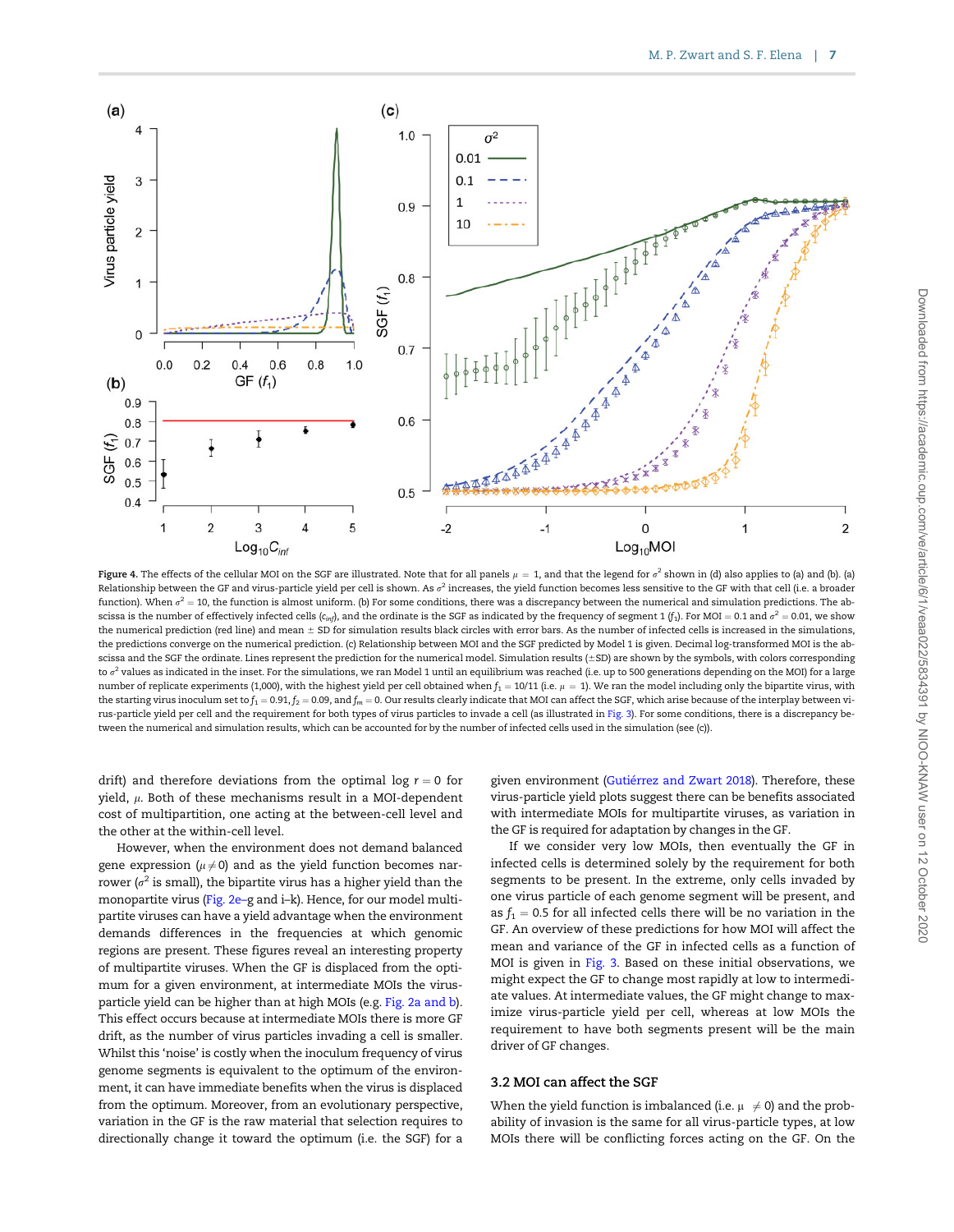<span id="page-7-0"></span>

Figure 5. The time until convergence on the SGF is shown. The decimal logtransformed MOI is the abscissa and the decimal log-transformed number of passages until convergence on the SGF is the ordinate. In all cases,  $\mu = 0$  and the GF was displaced to  $f_1 = {\rm 0.1,}$  and we then considered how many passages it took for the population to converge on an equilibrium when we varied the breadth of the yield function by manipulating  $\sigma^2$ . We considered that the population had reached the equilibrium of  $f_1 = 0.5 \pm 0.01$ . Lines represent the prediction for the numerical model. Simulation model results  $(\pm SD)$  are shown by the symbols, with colors corresponding to  $\sigma^2$  values as indicated in the legend. We again ran 1,000 replicates for the simulations.

one hand, the requirements for infection (i.e. presence of both viral genome segments) will drive a balanced GF when invasion probabilities for the different virus-particle types are equal [\(Fig. 3\)](#page-5-0). One could intuitively expect that any genome-segment frequency at the SGF equilibrium would not be far below the reciprocal of MOI, as otherwise that genome segment would not be represented in many cells and infection levels would be low. On the other hand, when  $\mu \neq 0$  selection for virus-particle yield per cell will pull the GF away from this 1:1 balance, irrespective of the MOI. We therefore considered whether the SGF can be MOI-dependent for a range of  $\sigma^2$  values, with range representing very narrow ( $\sigma^2$  = 0.01) to very broad ( $\sigma^2$  = 10) yield functions [\(Fig. 4a](#page-6-0)). As we had anticipated, the SGF can indeed depend on the MOI, with the largest deviations from the optimum for cellular yield occurring at low MOIs ([Fig. 4c\)](#page-6-0). We found discrepancies between numerical and simulation-based predictions of the SGF [\(Fig. 4c\)](#page-6-0). As we increased the number of infected cells in the simulations  $(c_{\text{inf}})$ , these predictions converged on the numerical prediction ([Fig. 4b](#page-6-0)). The numerical prediction is in effect for an infinite population of infected cells. As the number of infected cells becomes larger, rare  $f_1$  frequencies leading to higher yields are more regularly sampled and their contribution to determining the SGF becomes more prominent. Interestingly, this result also shows how sensitive the SGF can be to the exact conditions under which the virus is replicating.

In real-world systems MOI is known to vary during the course of infection and be relatively low (González-Jara et al. [2009;](#page-12-0) Gutiérrez et al. 2010, 2015; [Miyashita and Kishino 2010](#page-12-0); [Tromas et al. 2014](#page-12-0); [Zwart and Elena 2015;](#page-12-0) ). Our model suggests that SGF depends on MOI, especially at low MOI values. We therefore predict that the SGF can change over time during infection of a single host, as MOI changes during infection. These changes in SGF could depend solely on MOI dynamics, though there are clearly other processes such as host immune responses or the number of infected cells in which the virus is replicating that could come into play.

# 3.3 Low and intermediate MOIs lead to faster convergence on the SGF

Next, we set out to explore whether low and intermediate MOIs can lead to faster convergence on the SGF. As for determination of the SGF, we expect two effects to come into play: 1, the constraints upon SGF variation imposed by very low MOIs [\(Fig. 3a\)](#page-5-0), and 2, the high GF variation generated by intermediate MOIs [\(Fig. 3b\)](#page-5-0), which generates the variation on which selection for higher virus-particle yield can act. In this section, we consider the evolution of the bipartite virus in isolation for simplicity. To estimate how MOI affects the rate at which the GF changes without MOI-induced differences in the SGF, we studied how the GF evolves toward a balanced equilibrium after being displaced. When  $\mu = 0$ , MOI does not affect the SGF, because there is not a clash between the requirements for infectivity and optimal virus-particle yield per cell.

We found very clear and consistent effects of MOI on the time to convergence on the SGF: populations at low MOIs converged more rapidly than those at high MOIs (Fig. 5). At very high MOIs and for broad yield functions (i.e. MOI = 100 and  $\sigma^2$  = 10), it takes thousands of passages for the population to converge on the SGF. At low MOIs, between-cell GF variation approaches zero, but hard selection for infectivity (having both genome segments present in a cell) nonetheless drives rapid change. At high MOIs, little between-cell GF variation is generated [\(Fig. 3b](#page-5-0)) and cellular infection rates will be high irrespective of the GF, therefore limiting both variation and selection and hereby the rate at which the GF can evolve. Others have previously shown how low MOI 1, enhances selection for traits that act in trans [\(Miyashita and Kishino 2010](#page-12-0)) and 2, allows viruses to reach an equilibrium frequency more rapidly because of a lack of cooperative benefits when there are no co-infections ([Leeks](#page-12-0) [et al. 2018](#page-12-0)).

The time to convergence on the SGF is sensitive to changes in MOI for different ranges of MOI values, which in turn depend on  $\sigma^2$  (Fig. 5). The range of empirical MOI estimates is between 1 and 13 (González-Jara et al. 2009; Gutiérrez et al. 2010, 2015; [Miyashita and Kishino 2010;](#page-12-0) [Tromas et al. 2014;](#page-12-0) [Zwart and Elena](#page-12-0) [2015;](#page-12-0) ), a range in which the model predicts the SGF and time to convergence on the SGF can depend on MOI. Overall, these results suggest that MOI might play an important role in determining both SGF and how long it takes for multipartite viruses to converge on the SGF in the real world. Many studies have found that MOI increases during the course of infection (González-Jara et al. 2009; Gutiérrez et al. 2010; [Tromas et al.](#page-12-0) [2014\)](#page-12-0). An increasing MOI during infection could help to bolster the benefits of multipartition while also mitigating its cost: during early infection, low MOI would foster rapid changes in the GF, whilst at late infection high MOIs would allow the virus to infect a higher number of cells, thereby increasing yield and the probability of transmission.

One striking aspect of our results is how quickly the GF converges on the equilibrium: for low and intermediate MOIs this often takes only one or two passages, each consisting only of a single round of replication. Our model therefore also underscores that adaptation by changes in the GF can be very rapid, requiring only a few generations of replication. As MOIs are gen-erally low, especially during early infection [\(Zwart and Elena](#page-12-0)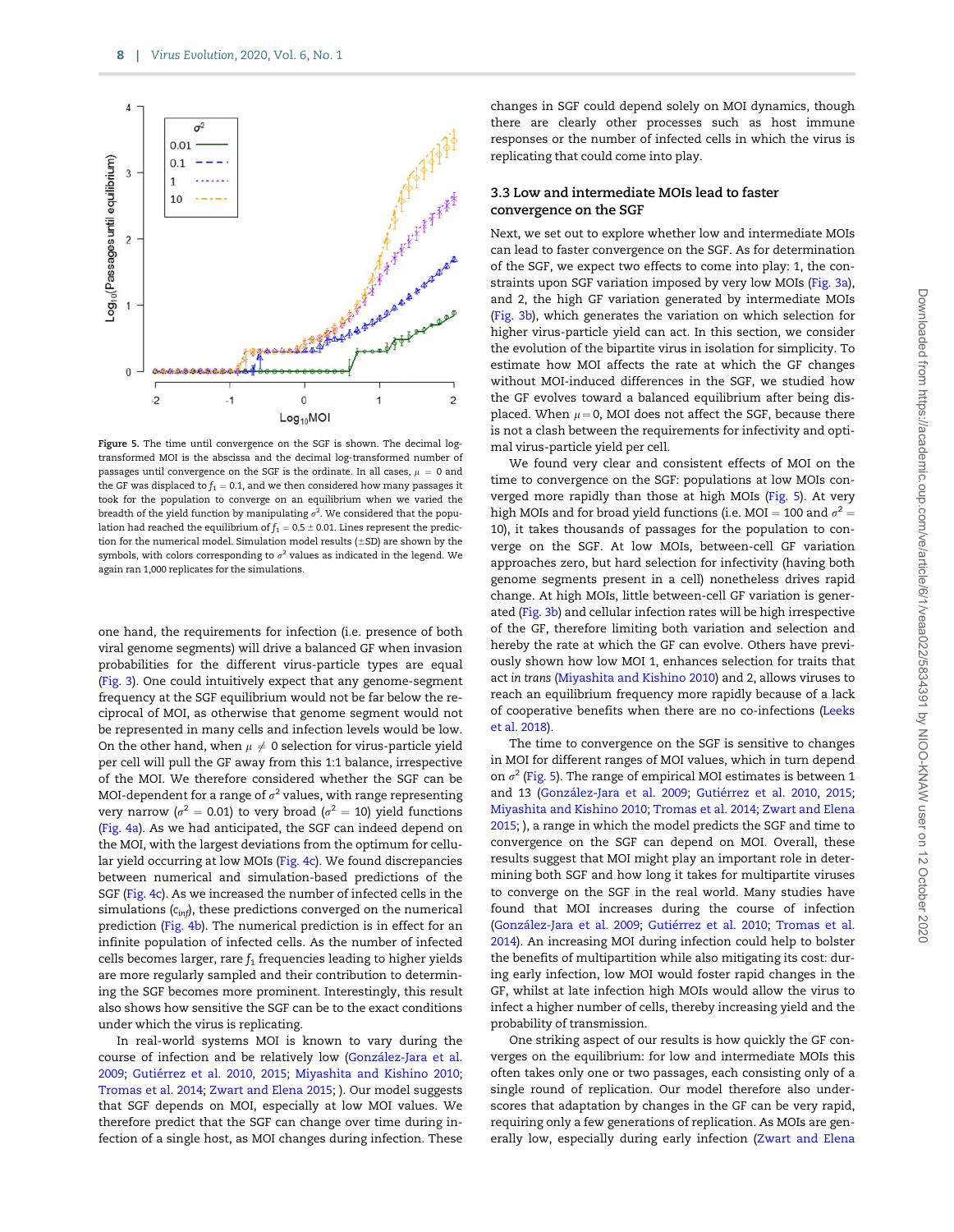

Figure 6. The results of direct competitions between a monopartite and bipartite virus under Model 1, with no co-infection exclusion. For all panels, the magnitude of environmental heterogeneity is the abscissa, and the decimal log-transformed MOI is the ordinate. One thousand independent replicates of 1,000 generations of competition were performed for parameter combination, and the weighted frequency at which the bipartite predominates (see Equation (3)) is indicated by the heat colors (legend is on the far right). In all simulations, the initial frequencies of the two complete viruses were equal, such that  $f_1 = f_2 = f_m = 1/3$  as both segments of the bipartite need to be present to have a complete genome. Different panels represent different values of  $\sigma^2$ , the sensitivity of virus-particle yield to changes in the GF. Under most conditions, the monopartite virus predominates. For an overview of the frequency at which the monopartite and bipartite viruses were fixed, see [Supplementary](https://academic.oup.com/ve/article-lookup/doi/10.1093/ve/veaa022#supplementary-data) [Fig. S2.](https://academic.oup.com/ve/article-lookup/doi/10.1093/ve/veaa022#supplementary-data)

[2015\)](#page-12-0), we therefore predict that GF changes can be extremely rapid. We have found convergence on the SGF after one week of infection [\(Wu et al. 2017\)](#page-12-0), but our model suggests this adaptation may, indeed, be much faster.

## 3.4 Bipartite viruses can outcompete monopartite viruses in variable environments

Our model illustrates that adaptation by changes in the GF occurs fastest for low MOIs, whilst the cost of multipartition is also highest at low MOIs. Moreover, a key question remains under what conditions—if any—the putative benefits related to rapidly changing genome-segment frequencies can outweigh the costs of multipartition. We therefore considered direct competitions between monopartite and bipartite viruses, by tuning the MOI  $(\lambda)$ , the sensitivity of virus-particle yield to changes in the GF ( $\sigma^2$ ), and the magnitude of environmental heterogeneity  $(\psi)$ . For Model 1, we found that for the majority of conditions the monopartite virus dominates (Fig. 6 and [Supplementary Fig. S2\)](https://academic.oup.com/ve/article-lookup/doi/10.1093/ve/veaa022#supplementary-data). Only for a limited parameter space in which MOI was high (MOI  $>$  30), virus-particle yield was sensitive to changes in r ( $\sigma^2$  < 0.1), and there was considerable environmental heterogeneity ( $\psi$  > 0.5) did the multipartite dominate the competitions (Fig. 6). When virus-particle yield was insensitive to  $r (\sigma^2 \ge 1)$ , both viruses coexisted at high MOI irrespective of environmental heterogeneity [\(Supplementary Fig. S2\)](https://academic.oup.com/ve/article-lookup/doi/10.1093/ve/veaa022#supplementary-data). This result is not surprising however, as for Model 1 there is no co-infection exclusion and neither virus has a replicative advantage.

When we considered direct competitions for Model 2, which introduces inter-specific co-infection exclusion, we found that there was a much larger parameter space in which the multipartite virus could outcompete the monopartite virus [\(Fig. 7](#page-9-0) and [Supplementary Fig. S3\)](https://academic.oup.com/ve/article-lookup/doi/10.1093/ve/veaa022#supplementary-data). When virus-particle yield was very sensitive to changes in  $r (\sigma^2 = 0.01)$ , the multipartite virus dominated when there was environmental heterogeneity ( $\psi > 0.5$ ) and nearly all MOI values considered (MOI > 0.25) [\(Fig. 7](#page-9-0)). For  $\sigma^2$  $= 0.1$ , the parameter space in which the multipartite dominates becomes smaller ( $\psi > 1.25$ , MOI > 3). In contrast, for  $\sigma^2 \ge 1$  the monopartite virus always dominates. Either the monopartite or bipartite virus went to fixation in virtually all simulations [\(Supplementary Fig. S3\)](https://academic.oup.com/ve/article-lookup/doi/10.1093/ve/veaa022#supplementary-data), even when the success metric indicates an even probability of survival for each virus [\(Fig. 7](#page-9-0)). This result is not surprising as Model 2 includes co-infection exclusion.

These results therefore suggest that a bipartite virus can outcompete a monopartite virus when three conditions are met: 1, virus-particle yield is sensitive to changes in the frequency of genome segments, 2, the virus regularly encounters environments which demand different frequencies of genome segments, and 3, there is replicative isolation, that is, some mechanism that prevents monopartite viruses from taking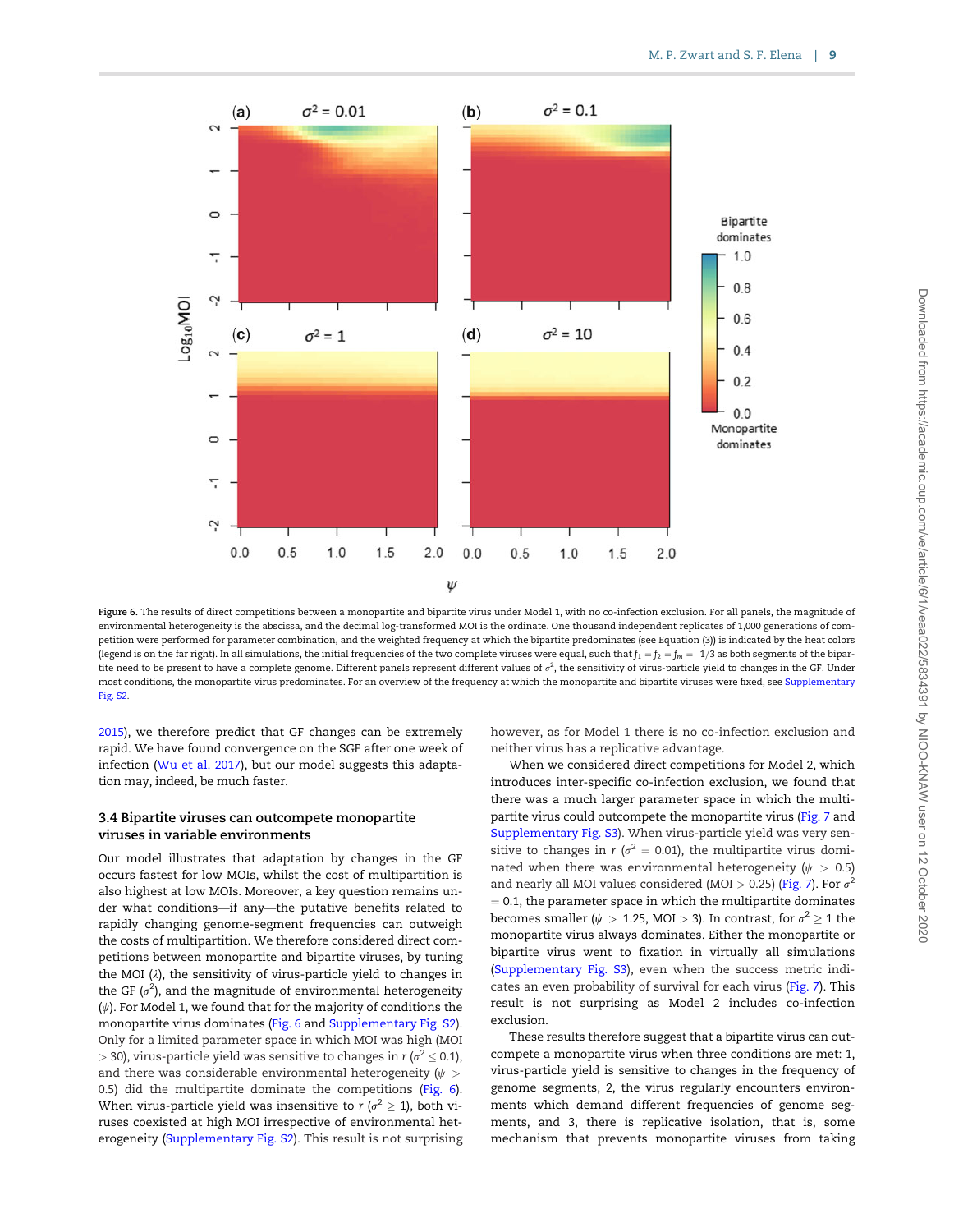<span id="page-9-0"></span>

Figure 7. The results of direct competitions between a monopartite and bipartite virus under Model 2, with inter-specific co-infection exclusion. For all panels, the magnitude of environmental heterogeneity is the abscissa, and the decimal log-transformed MOI is the ordinate. One thousand independent replicates of 1,000 generations of competition were performed for parameter combination, and the weighted frequency at which the bipartite predominates (see Equation (3)) is indicated by the heat colors (legend is on the far right). In all simulations, the initial frequencies of the two complete viruses were equal, such that  $f_1 = f_2 = f_m = 1/3$ . Different panels represent different values of  $\sigma^2$ , the sensitivity of virus-particle yield to changes in the GF. Compared with Model 1 (no co-infection exclusion; [Fig. 5\)](#page-7-0), when  $\sigma^2$  is high the monopartite dominates competition completely. At low  $\sigma^2$  values, there is a much larger parameter space in which the bipartite virus dominates. For an overview of the frequency at which the monopartite and bipartite viruses were fixed, see [Supplementary Fig. S3](https://academic.oup.com/ve/article-lookup/doi/10.1093/ve/veaa022#supplementary-data).

advantage of multipartite viruses rapidly changing their gene expression. We have explored the role of co-infection exclusion, but other mechanisms could also bring about replicative isolation. Only when competitions were performed at very high MOI (>100), did we see that MOI could disadvantage the bipartite virus [\(Supplementary Fig. S4](https://academic.oup.com/ve/article-lookup/doi/10.1093/ve/veaa022#supplementary-data)). Therefore, the cost of infection at low MOI appears to have a stronger impact on the competitive ability of multipartite viruses than limited GF variation at high MOI.

Changes in the GF could conceivably occur to a variety of selection pressures, as we have already shown the SGF can depend on MOI. We assigned a co-infection exclusion function on the second genome segment, and we therefore considered whether a higher frequency of this segment could be beneficial for displacing the monopartite competitor. Indeed, we found such an effect when neither virus dominated the competitions [\(Fig. 8\)](#page-10-0). For those simulations in which the bipartite virus eventually won, the frequency of segment 2 was on average higher until the monopartite virus was displaced from the population. However, in these simulations the average  $\sigma^2$  was also below 1 in early passages, suggesting that these GF changes were driven mainly by selection for virus-particle yield and not for an increased strength of inter-specific co-infection exclusion. Nevertheless, this up-regulation of segment 2 highlights how GF changes can affect multiple virus characteristics simultaneously in a manner that impacts viral fitness. Although changes in the GF probably can occur as a response to a wide variety of selection pressures, we speculate that selection for increased infectivity or virus-particle yield will predominate changes in the GF.

# 4. Discussion

We have developed a simple model of the evolution of a multipartite virus GF that offers some new perspectives on GF dynamics. First, this model illustrates that the GF equilibrium—i.e. SGF—is sensitive to the exact conditions under which a multipartite virus population is replicating, similar to results on the equilibrium frequency between cooperating viruses ([Leeks et al.](#page-12-0) [2018\)](#page-12-0). Changes in MOI—a parameter that is known to change markedly during virus infection of multicellular hosts—can affect the SGF, illustrating that the SGF can be highly sensitive to the exact conditions under which a virus population is replicating. It has been previously shown that the SGF is host-species dependent [\(Sicard et al. 2013](#page-12-0); [Wu et al. 2017](#page-12-0)). We speculate that many other factors besides host species and MOI can affect the SGF, including the virus genotype, host environment, and their interaction. Second, our model illustrates how intermediate MOIs can generate the variation in the GF that allows directional selection to change the GF. GF drift is however clearly a double-edged sword, since it also continually displaces the GF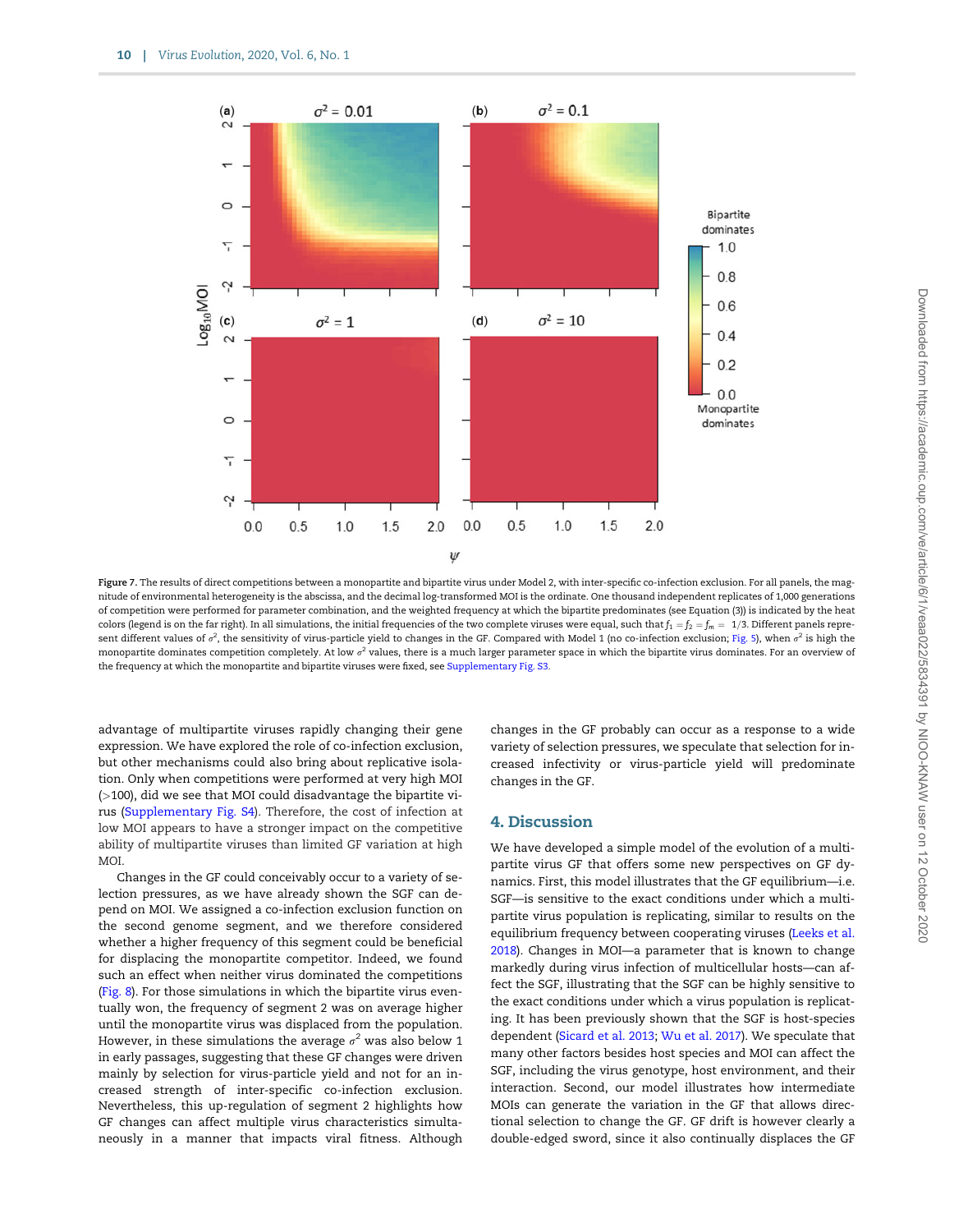<span id="page-10-0"></span>

Figure 8. Our simulations show the GF can play a role in direct competition between viruses. For all panels, the abscissa is passage number. In (a), (c), and (e), the ordinate is frequency, whereas in (b), (d), and (f), the ordinate is the average value of  $\mu$ , the optimal yield value for the virus-particle yield function. For 10<sup>4</sup> simulations, we performed 100 passages with MOI = 30 and  $\psi\,=\,$  1, and varied  $\sigma^2$ . In the upper panels, we consider only those populations in which the bipartite virus went to fixation, and plotted the GF for the bipartite virus alone  $(f_1/f_1+f_2)$ , (solid line) with its standard deviation (gray shading). We also plotted the bipartite success metric (Equation (2), see Section 2), again only for those populations in which the bipartite virus went to fixation. In the lower panels,  $\mu$  is given with its standard deviation, either for only those populations that fixed the bipartite virus (blue color) or all populations (orange). Above each column of panels, we indicate  $\sigma^2$  and the number of simulated populations on which fixed the bipartite virus and were therefore plotted (N). When  $\sigma^2 = 1$ , the monopartite virus was fixed in all populations. (a) When  $\sigma^2 = 0.3$ , the monopartite virus is fixed in the majority of populations. Those populations that fix the bipartite virus (only 392 out of 10<sup>4</sup>) strongly downregulate  $f_1$  and up-regulate  $f_2$ Genome segment 2 contains the locus coding for co-infection exclusion, suggesting that up-regulation of this locus has helped the bipartite virus to displace the monopartite. Once the monopartite virus has been displaced, the mean GF returns to levels that maximize virus-particle yield in the absence of the monopartite competitor ( $f_1 = 0.5$  as the mean  $\mu = 0$ ). (b) In those populations that fixed the bipartite virus when  $\sigma^2 = 0.3$ ,  $\mu < 0$  on average in early passages. This result suggests that selection for increased virus-particle yield was the main driver of changes in the GF, rather than direct selection on the ability to exclude co-infection with the monopartite virus. In contrast, these changes in the GF did contribute to the maintenance and fixation of the bipartite virus. (c) When  $\sigma^2 = 0.1$ , the bipartite virus fixes in a third of populations. The downregulation of  $f_1$  in early passages is still apparent, but less pronounced. (d) Similar to (b), for populations that fixed the bipartite virus  $\mu < 0$ , suggesting that selection for virus-particle yield as the main driver of changes in the GF. (e) When  $\sigma^2 = 0.03$ , the bipartite virus fixes in the majority of lineages, but there is no longer a downregulation of  $f_1$  in early passages. Lower values of  $\sigma^2$  gave results highly similar to (c). These results suggest that the GF can play a role in competition between viruses, up-regulating functions that are beneficial for excluding a competitor. However, in the parameter space were multipartite viruses predominate, these effects are weak and selection for virus yield appears to be more important in determining the GF. (f) For populations in which the bipartite virus was fixed when  $\sigma^2 = 0.03$ , the mean of  $\mu$  does not appear to change over passages.

in some cells away from an optimum value, imposing a cost and resulting in selection to maintain the SGF. Third, this model strongly suggests that directional changes in the GF are very rapid, with virus populations reaching the SGF within one to a few generations at low MOIs. This result is compatible with empirical results, which suggest populations converge on the SGF rapidly [\(Sicard et al. 2013;](#page-12-0) [Wu et al. 2017](#page-12-0)).

One interesting property of the model we have developed is that both the costs and benefits of multipartition are properties that emerge from the model. The cost of multipartition arises from lower rates of cellular infection when MOI is not high, whilst the benefits arise from rapid changes in the GF that increase competitive fitness. In our model, there appear to be two routes by which bipartite viruses increase their fitness: 1, by increasing the virus-particle yield, which appears to be the most prevalent manner in which the GF is adapting, and 2, by increasing copy number of loci coding for inter-specific co-infection exclusion to exclude the competing monopartite virus, which only occurs under some conditions. We view upregulation of co-infection exclusion as an emerging property of the system, since we had not foreseen this behavior and had included co-infection exclusion so that the monopartite virus would benefit less strongly from GF adaptation by the bipartite virus. Our modeling results suggest that the GF could play a role in adaptation to a wide range of environmental changes, including competing viruses, highlighting the versatility that multipartite genomes possibly confer. It has been demonstrated that the GF of cucumber mosaic virus changes in the presence of satellites [\(Feng et al. 2012](#page-11-0)), suggesting the GF might then be optimizing expression in the presence of such parasitic genetic elements. We have modeled co-infection exclusion as an interspecific process here, although for plant viruses co-infection exclusion is often an intra-specific process. However, a wide range of interactions between viruses is possible [\(Bennett 1953\)](#page-11-0) and different mechanisms can act on different spatial scales ([Bergua](#page-11-0) [et al. 2014](#page-11-0); [Bergua, Kang, and Folimonova 2016](#page-11-0)). Co-infection exclusion has ramifications for the occurrence of coexistence and cooperation within virus populations [\(Leeks et al. 2018](#page-12-0)), whilst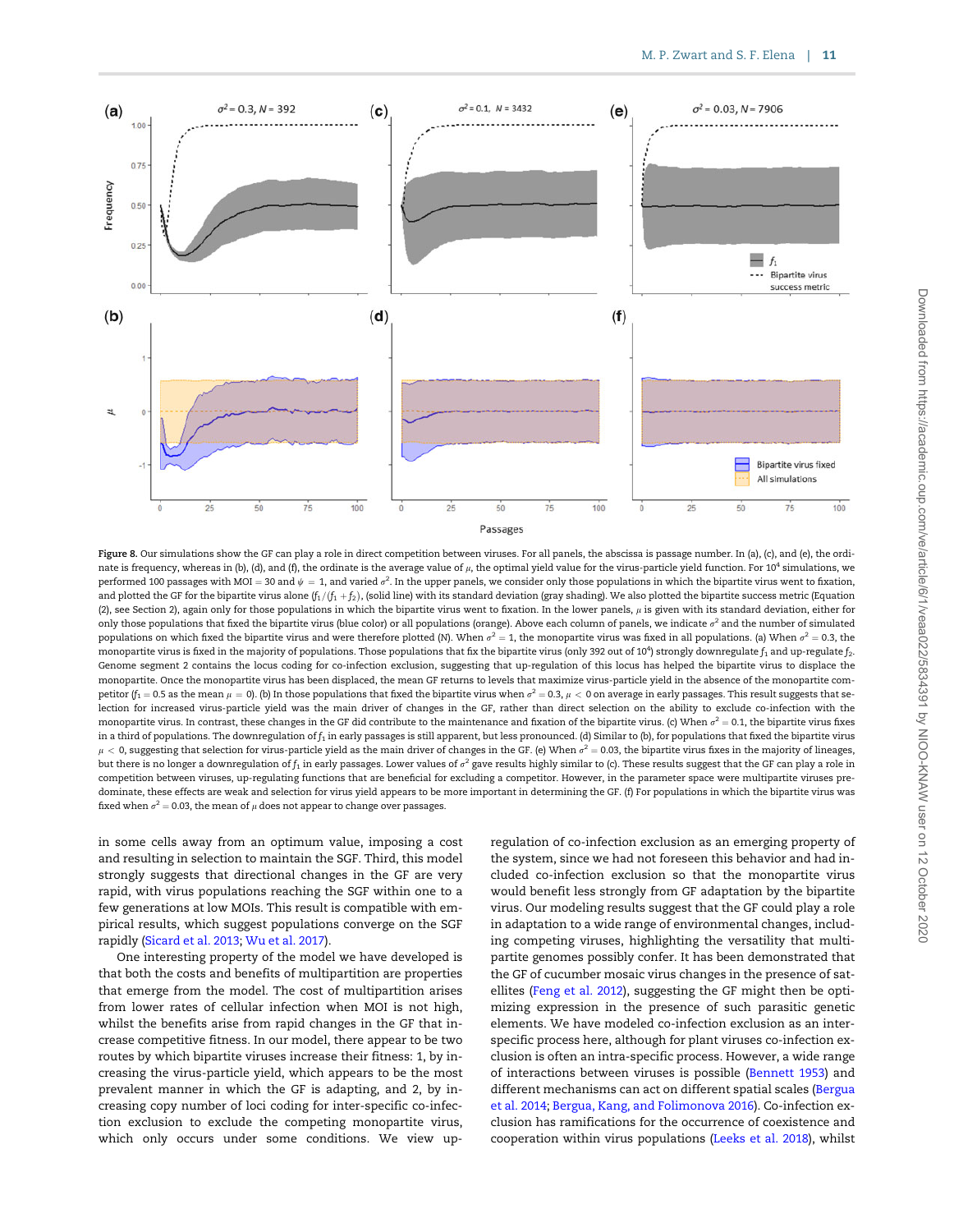<span id="page-11-0"></span>its possible effects on multipartite viruses infection kinetics and GF dynamics have not been considered fully to date.

When we performed direct competitions between otherwise identical monopartite and bipartite viruses, the bipartite virus could regularly outcompete the monopartite virus when 1, there was inter-specific co-infection exclusion, 2, virus-particle yield was sensitive to changes in the GF, and 3, there was environmental heterogeneity (the optimum for the virus-particle yield function is drawn from a broader range). Multipartite viruses were also more likely to outcompete monopartite viruses at higher MOIs, including the biologically relevant range of 1–10 [\(Zwart and Elena 2015\)](#page-12-0) but only when there is co-infection exclusion. Our results therefore support the hypothesis that a possible benefit of multipartite viruses is the capacity to rapidly regulate gene expression in highly variable environments that demand changes in gene expression. We therefore favor a scenario in which having a broad host-range fosters the evolution of multipartite viruses, and therefore suggest that multipartition may facilitate host-range expansion. Intriguingly, a recent theoretical study found that easy transmission and homogeneous contact networks favor the transmission of multipartite viruses, and that multipartite viruses can often be maintained when multipartition does not have actual benefits ([Valdano](#page-12-0) [et al. 2019](#page-12-0)). These two views are compatible, since our modeling highlights benefits at the within-host level, whilst [Valdano](#page-12-0) [et al. \(2019\)](#page-12-0) explore mechanisms that would operate at the epidemiological level.

The rapid evolution of the GF could be an important benefit conferred by multipartition. We expect that changes in the GF will typically occur on shorter time scales than the fixation of beneficial mutations, due to the large and continuous supply of GF variation at low to medium MOIs. However, it has been argued that rapid rates of evolution can lead to shortsighted adaptation in viruses, leading to enhanced within-host replication at the detriment of between-host transmission [\(Lythgoe et al.](#page-12-0) [2017\)](#page-12-0). Given the rapid rate at which we expect GF evolution to proceed, this problem could be exacerbated in GF evolution. For example, consider a situation in which 1, a highly unbalanced SGF is reached within a plant, and 2, the invasion probabilities for virus particles carrying different genome segments are similar and hence a balanced SGF would be optimal for betweenhost transmission. In this case the GF changes that are beneficial within the plant will impose a cost on transmission. The fast evolution of the GF suggested by our modeling results underscores the importance of considering how different levels of selection affect GF evolution.

These model results also suggest a number of ways to test the relevance of these ideas to real-world multipartite viruses. First, it has not been studied how quickly populations converge on the SGF, although experimental results suggest this convergence is rapid. One interesting approach to study these dynamics is measuring the GF in local lesions or primary infection foci (e.g. [Miyashita and Kishino 2010](#page-12-0)), so that the GF can be measured in viral populations that have experience only a few generations. Second, the outcome of competition between monopartite and bipartite viruses depends heavily on the breadth of the function for virus-particle yield. The more sensitive virus-particle yield is to changes in the GF, the more relevant our framework will be. This relationship could be investigated empirically by measuring the GF and virus-particle yield in individual cells, for example by single-cell transcriptomics for RNA viruses. However, accumulation and competitive fitness appear to be largely independent properties for another plant virus [\(Zwart et al. 2014](#page-12-0)), and measuring the virus-

particle yield of a cell might not elucidate its potential for between-cell transmission of infection. Third, the respective roles of the GF and mutations in adaptation have not been investigated. We speculate that whereas the GF will be important as an initial adaptive response, mutations will be more important during long-term adaptation of a multipartite virus to a constant environment, a pattern that occurs with copy number variants in other viruses (Elde et al. 2012; Cone et al. 2017) and in bacteria [\(Sandegren and Andersson 2009](#page-12-0)). We therefore predict that the GF will change rapidly in a new environment, but on longer time scales when point mutations are fixed, changes in the GF may be reversed. Both modeling approaches and experimental evolution could be used to tackle these interesting and hitherto unaddressed questions.

# Supplementary data

[Supplementary data](https://academic.oup.com/ve/article-lookup/doi/10.1093/ve/veaa022#supplementary-data) are available at Virus Evolution online.

# Acknowledgements

The authors thank Lia Hemerik for thoughtful discussion and two anonymous reviewers for constructive comments. M.P.Z. was supported by the Nederlandse Organisatie voor Wetenschappelijk Onderzoek (016.VIDI.171.061). S.F.E. was supported by Spain Agencia Estatal de Investigación (FEDER BFU2015-65037-P) and Generalitat Valenciana (PROMETEU/ 2019/012).

Conflict of interest: None declared.

#### References

- Bennett, C. W. (1953) 'Interactions between Viruses and Virus Strains', Advances in Virus Research, 1: 39–67.
- Bergua, M., Kang, S. H., and Folimonova, S. Y. (2016) 'Understanding Superinfection Exclusion by Complex Populations of Citrus Tristeza Virus', Virology, 499: 331–9.
- et al. (2014) 'A Viral Protein Mediates Superinfection Exclusion at the Whole-Organism Level But Is Not Required for Exclusion at the Cellular Level', Journal of Virology, 88: 11327–38.
- Cone, K. R. et al. (2017) 'Emergence of a Viral RNA Polymerase Variant during Gene Copy Number Amplification Promotes Rapid Evolution of Vaccinia Virus', Journal of Virology, 91: 16.
- Dutang, C., Goulet, V., and Pigeon, M. (2008) 'Actuar: An R Package for Actuarial Science', Journal of Statistical Software, 25: 1–37.
- Elde, N. C. et al. (2012) 'Poxviruses Deploy Genomic Accordions to Adapt Rapidly against Host Antiviral Defenses', Cell, 150: 831–41.
- Feng, J. et al. (2012) 'Differential Effects of Cucumber Mosaic Virus Satellite RNAs in the Perturbation microRNA-Regulated Gene Expression in Tomato', Molecular Biology Reports, 39: 775–84.
- Feng, J. L. et al. (2006) 'Quantitative Determination of Cucumber Mosaic Virus Genome RNAs in Virions by Real-Time Reverse Transcription-Polymerase Chain Reaction', Acta Biochimica et Biophysica Sinica, 38: 669–76.
- French, R., and Ahlquist, P. (1988) 'Characterization and Engineering of Sequences Controlling In Vivo Synthesis of Brome Mosaic Virus Subgenomic RNA', Journal of Virology, 62: 2411–20.